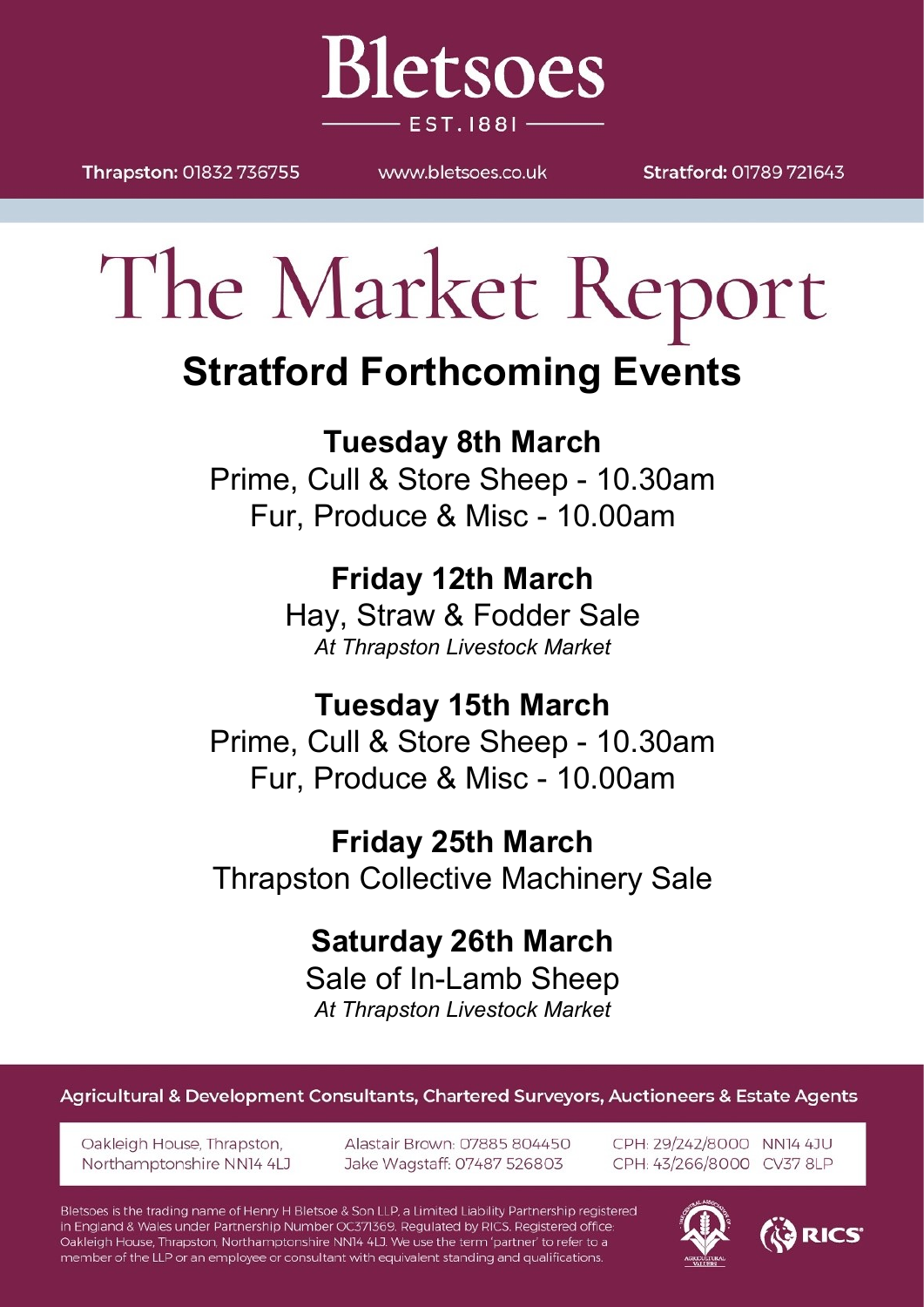#### **REPORT FOR TUESDAY 1ST MARCH**

Getting to the end of the season for many, as numbers decrease in the market it has seemed to have caused a slight lift in the hogget trade this week. We saw a top price of 277.5p or £122.22, Cull Ewes sold to £113, Rams to £120, Store Hoggs sold to £97 and Ewes with lambs to £214.50.

#### **187 Prime Hoggets**

**12 Lights** – Hadley Farms Ltd topped this weight band at 266p for 32kg Texels; and R & EM Prentice sold their 31.5kg Texels to 242p.

Top price per head sold to £85.12 for Hadley Farms Ltd.

| 1 V  |                      | From |        | Average        |                  |
|------|----------------------|------|--------|----------------|------------------|
| 266p | £85.12<br>$\sqrt{2}$ | 242p | £76.23 | 262.1p<br>Z0Z. | F83 64<br>$-0.1$ |

**37 Standards** – Top price of the day went to a pen of 38.5kg hoggets from Hadley Farms Ltd at 277.5p with others ½ a kilo lighter at 267.5p; Mark Taylor sold 39kg & 37.5kg hoggs to 256p; R & EM Prentice sold 36.5kg hoggs to 255p; and P & M Miller sold a 34kg Texel to 249p.

Top prices per head sold to £106.84 & £101.65 for Hadley Farms Ltd ;and £99.84 from Mark Taylor.

| $\mathbf{o}$  |         | From |        | <b>Average</b> |        |
|---------------|---------|------|--------|----------------|--------|
| ヘララ<br>277.5p | £106.84 | 249p | £84.66 | 262.6p         | £99.33 |

**71 Mediums** – Hadley Farms Ltd topped this section pence per kg too (shame they haven't anymore this year) at 273.5p for 40kg hoggs; WR Haines sold 43.5kg hoggs to 265.5p, 259p for 42kg hoggs and 258p for hoggs weighing 45.5kg; Clark Farms sold 42kg hoggs to 257p; GF Heath & Son sold 44.5kg and 43kg hoggs to 255p; R & EM Prentice sold 45.5kg hoggs to 254p; and V Tyack sold to 251p for 41kg hoggs.

Top prices per head sold to £117.39 for WR Haines; £115.57 for R & EM Prentice; and GF Heath & Son to £114.75

|        |              | From |       | <b>Average</b> |         |
|--------|--------------|------|-------|----------------|---------|
| 273.5p | 0.447<br>.39 | 250p | 02.91 | 257.2p         | 0.4.4.4 |



Click the link to view our Stratford Facebook page for further up to date information about our sales pre and post sale. <https://www.facebook.com/StratfordLivestockMarket/>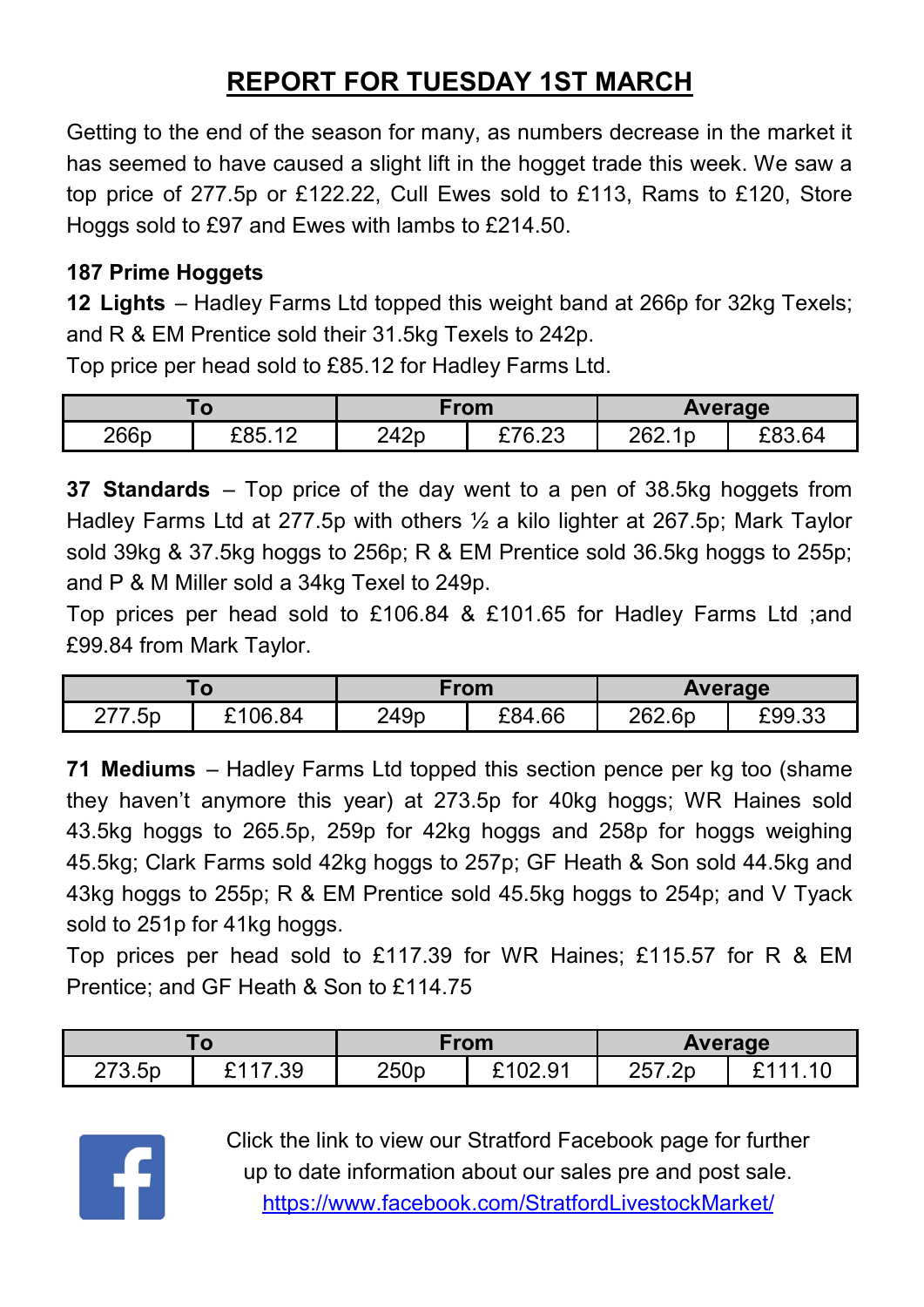**66 Heavies** – WR Haines topped this section pence per kg at 260.5p with 46.5kg hoggs; AV Taylor sold a 47kg Suffolk to 252.5p; GF Heath & Son sold six 48.5kg Suffolks to 252p; P & M Careless sold 46kg hoggs to 250p; R & EM Prentice sold 46kg hoggs to 248p; P & M Miller sold 48kg hoggs to 247p; V Tyack sold 49.5kg hoggs to 230p; and P & M Careless sold 49.5kg hoggs to 225p.

Top prices per head sold to £122.22 for GF Heath & Son; WR Haines sold 46.5kg hoggs to £121.13; and AV Taylor sold to £118.68.

| . u    |                 | From |                            | <b>Average</b> |   |
|--------|-----------------|------|----------------------------|----------------|---|
| 260.5p | 0.400<br>------ | 211p | 0^1^<br>61<br>ັັ<br>$\sim$ | 243.9p         | ົ |

**1 Over 52kg** – Just one forward from GF Heath & Son, a monstrous 71kg Suffolk selling to 165p or £117.15.

| , u  |                | From |                              | Average |  |
|------|----------------|------|------------------------------|---------|--|
| 165p | ີ່<br>脉<br>ں ا | 165p | 1 F<br>$^{\bullet}$ 4<br>ں ا | 165p    |  |

**42 Store Hoggets** – The last run for many, so only long term sorts about sold to £97 from £70 for Hadley Farms Ltd; AV Taylor sold a pen to £85 with others at £80 and £67; R Peach sold his to £60; and a single Longwool store sold to £53 for V Tyack.

| . O         | From   | <b>Average</b> |
|-------------|--------|----------------|
| .00.<br>£97 | £53.00 | ∼−<br>Ί<br>טטו |

**18 Ewes with Lambs** – An entry of ewes with young lambs at foot from M & Z Farming saw prices top at £75 per life for a Continental ewe with a young Texel lamb at foot, others sold to £75 for a Texel ewe, £71.50 for two Mules with three lambs, a Hampshire x sold to £62 and three Scottish Black Face ewes sold to £43.50 or £130.50 per outfit.

|                 | From              | Average           |  |
|-----------------|-------------------|-------------------|--|
| £75.00 per life | $£43.50$ per life | $£60.33$ per life |  |

**14 Cull Ewes & Rams** – Only a handful forward now the trade has gone through the roof. Mules topped the sale today at £113 for AF & RF Slatter with others to £74; a Continental x from AV Taylor sold to £112 and their Mules to £90 from £63; and V Tyack sold his Longwool ewe at £40. Two big Rams forward today from CL Beasley sold to £120.

|                | From   | Average |  |
|----------------|--------|---------|--|
| 0.400<br>20.00 | 240.00 | .00     |  |